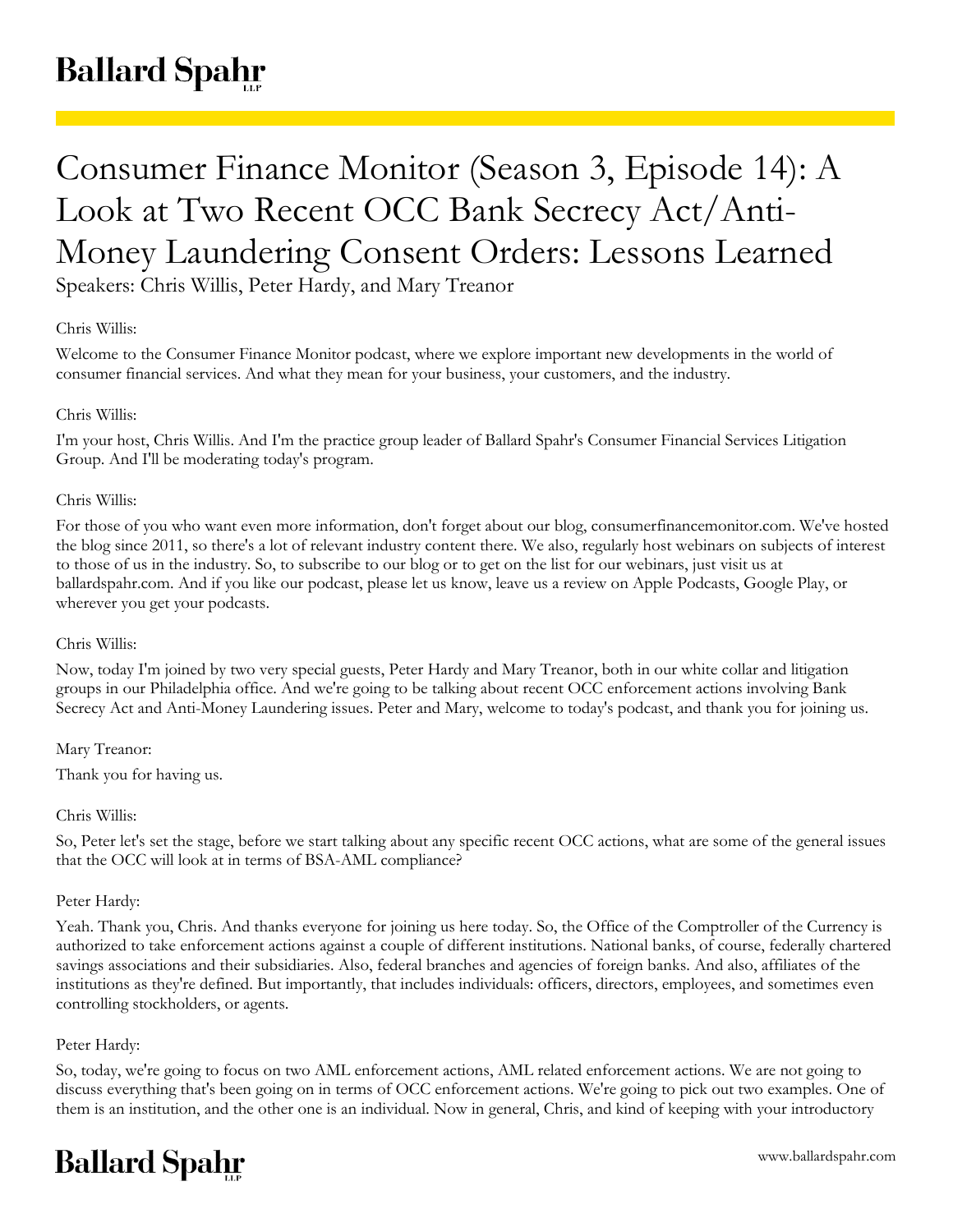question, so the OCC puts out a lot of material and a lot of information. And one of the things that they've said in a bulletin is that, and not surprisingly, in terms of violations of the Bank Secrecy Act, Anti-Money Laundering policies one of the things that they definitely look at is anything that results in repeated or uncorrected BSA compliance problems. And that's probably the number one issue. And if you get to that, there is a statute that requires the OCC to issue a cease and desist order.

#### Peter Hardy:

Now, just looking at the BSA, for a moment in general, outside of the OCC... And, by the way, a lot of the stuff that Mary and I are going to talk about today, we're doing it through the prism of OCC enforcement actions. But, in many ways, what we're going to talk about can be really applicable to any sort of regulator. So, in terms of the Bank Secrecy Act, and we're going to keep it very high-level here, there's five basic pillars of any Anti-Money Laundering compliance policy for a financial institution.

#### Peter Hardy:

And those five pillars are as following, and you're going to hear these issues come up as we get into the details of these two enforcement actions. It's development of internal policies, procedures, and related controls. Designation of a compliance officer who, obviously, needs to know what he or she is doing. It's a thorough and ongoing training program. Independent review of compliance. And lastly, and most recently it's ongoing CDD, or customer due diligence. And this gets into the beneficial ownership rule.

#### Peter Hardy:

Now, looking at those five pillars and kind of back to some of the OCC's very broad communications and guidance, another thing that they absolutely stress is clear communication between the OCC and management, of course, and importantly, the board. And this is consistent with general concepts for BSA examinations across the board and the government. The BSA-AML examination manual states that the board is, ultimately, responsible for ensuring BSA compliance. And that the compliance officer has sufficient authority and resources, so he or she can do her job or his job.

#### Peter Hardy:

And then, finally, and then I'm going to step back, in general, whether it be the BSA or any sort of banking violation, the OCC has issued guidance in its procedures manual stating that there's a presumption in favor of a formal bank enforcement action when any one of a couple of things happen. And, of course, these need to happen to a sufficient degree. And you'll not be surprised to hear that they include significant insider abuse. That there is systemic or significant violations of the laws or regulations against systemic. Getting back to that concept of repeat or uncorrected violations. That the board, again we're going to be repeating certain themes here, and management have disregarded, or refused, or failed to correct deficiencies that have been previously identified. And this, of course, includes failure to correct MRAs, or matters requiring attention, which have been brought up in correspondence from the OCC to the bank. So, that's kind of, in general, OCC enforcement, as well as through the prism of the Bank Secrecy Act.

#### Chris Willis:

Yeah, thanks, Peter. That's really helpful. And particularly for me, who doesn't know much about anti-money laundering and probably for a number of members of our audience. So, thank you for that.

#### Chris Willis:

Mary, there was a recent OCC consent order called M.Y. Safra Bank. Can you tell the audience a little bit about that consent order, and what lessons are in that consent order for financial institutions?

#### Mary Treanor: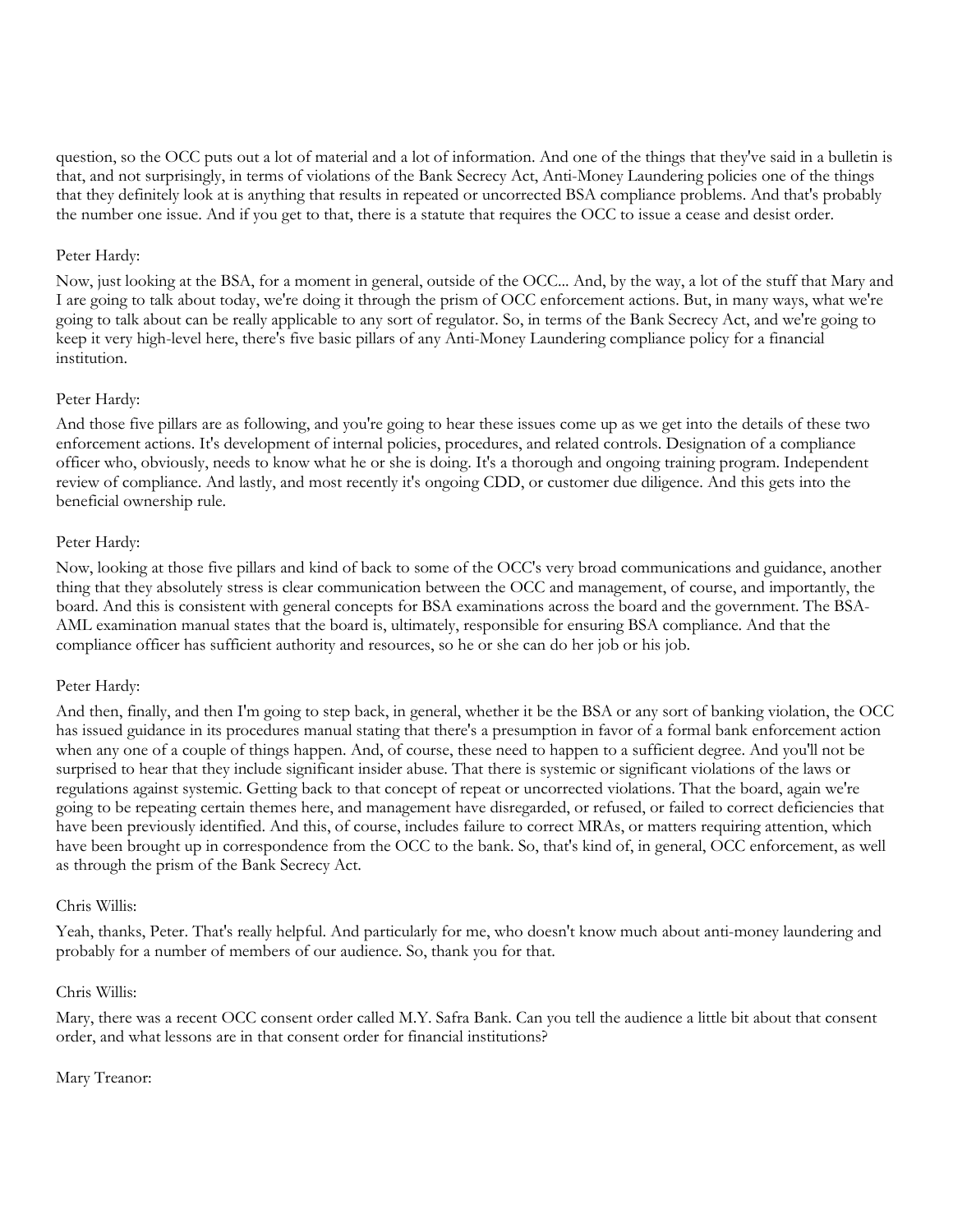Sure, Chris. So, in its consent order against M.Y. Safra Bank, the OCC signaled its enhanced scrutiny of virtual currencies and the money laundering risks that they specifically pose. The consent order also provided a blueprint of sorts regarding what it expects in a robust compliance program. And so, this consent order arose from M.Y. Safra Bank's decision to accept a variety of high-risk digital asset customers, also called DACs, without implementing the necessary AML controls.

#### Mary Treanor:

Interestingly, the OCC did not impose a monetary penalty against the bank. But they, instead, demanded that the bank implement and maintain a remarkably broad array of costly, extremely prescriptive measures to strengthen its AML program. And also, notably, the OCC specifically tasked the bank's board of directors with implementing, overseeing and reporting on these required measures.

#### Mary Treanor:

So, taking a step back for a minute, I just want to briefly talk about virtual currency and the money laundering issues it poses. Recently, money launderers have increasingly turned to virtual currency to conceal the origins of illegally obtained proceeds. Now, there are several features of virtual currency coupled with their global reach that make it particularly attractive for money launderers. These include the anonymity of trading virtual currency because of the limited identification and verification of participants. The ease of cross-border transfers and the lack of clear regulations that apply to virtual currency.

#### Mary Treanor:

So, now, I want to turn briefly to some of the systemic issues that the OCC found with M.Y. Safra Bank. So, in the OCC's examination of the bank, it found that from November 2016 to February 2019, the bank opened accounts for especially highrisk customers. DACs comprised of cryptocurrency related money service businesses, that's kind of a mouthful. They're also called MSBs. These customers from digital currency exchangers, digital currency ATM operators, crypto arbitrage trading accounts, and blockchain developers and incubators. These new customers, many of whom did business in and out of highrisk jurisdictions, significantly increased the bank's risk profile.

#### Mary Treanor:

For example, these DACs and MSBs substantially increased the volume of the banks domestic wires, international wires, and cross-border ACH transactions. Notably, however, the bank did not sufficiently assess the money laundering risks posed by these new clients. And so, as a result, the bank did not implement adequate controls and adequate monitoring to address this increased risk and prevent money laundering.

## Mary Treanor:

Ultimately, as we'll discuss more in this podcast, this consent order underscores the OCC's expectations for banking higher risk clients. Namely, that banks must significantly overhauled their AML programs.

#### Chris Willis:

So, Mary, it seems like the OCC identified a number of things that went wrong in connection with M.Y. Safra Bank. But if I'm working at another bank, or I own my own bank, which I'd really like to do someday, what would my lessons be? What would my takeaway be from this consent order in terms of looking at my own operations from a BSA-AML standpoint?

#### Mary Treanor:

Well, board of directors really need to take note of this order. In this consent order, the OCC emphasized that the bank's board of directors bears the primary responsibility for ensuring. And, in fact, proactively verifying that the bank complies with a myriad of costly compliance requirements. These requirements demanded of the bank are numerous and extremely prescriptive. And, frankly, it would take me over an hour to describe them in sufficient detail. But, at a high-level, these requirements include, first, appointing a three person compliance committee to meet monthly. This committee is tasked with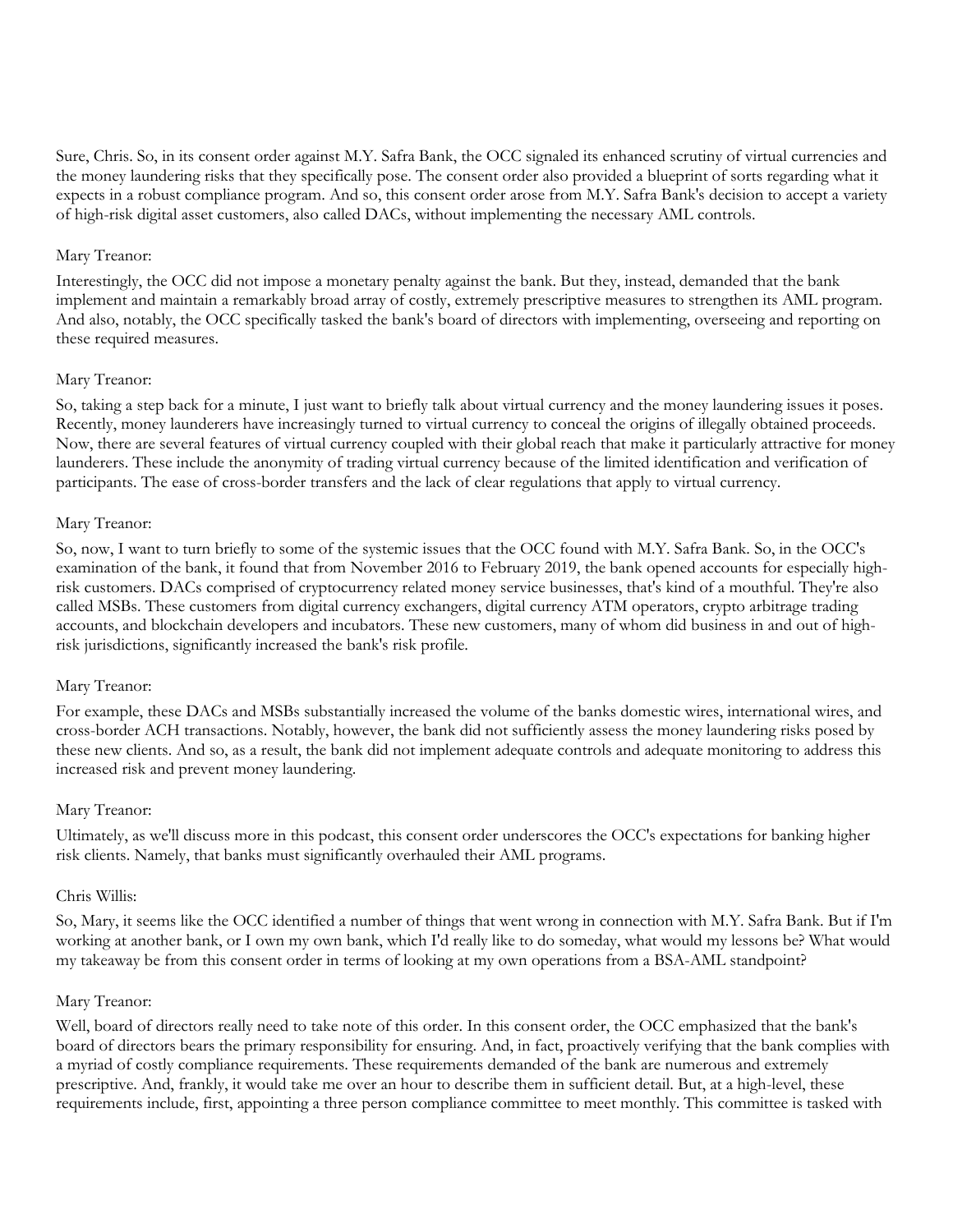overseeing the bank's compliance with the OCC's consent order, taking minutes of each meeting, and submitting written progress reports to the bank's board of directors.

## Mary Treanor:

Second, writing and adhering to a strategic plan for the bank to set forth, among other things, its desired overall risk profile and liability structure, and a three-year plan to adequately monitor high-risk accounts. Third, hiring an independent and qualified BSA officer with adequate resources, and subject to an annual review. Fourth, writing and maintaining a written AML compliance program that adequately monitors, and identifies suspicious activity, including by routinely adjusting appropriate thresholds for the bank's automatic monitoring system. Fifth, implementing an independent audit program to assess via a written report with supporting documentation, the bank's AML strengths and weaknesses in several specified areas. And to identify immediate action needed to address such weaknesses.

#### Mary Treanor:

Sixth, proposing an independent third-party consultant to review and provide a written report on the bank's suspicious activity monitoring. Seventh, creating a written system of internal controls and processes to guarantee compliance with the bank's suspicious activity report, otherwise called SARS filing requirements. Eighth, implementing and updating every 12 months a written institution-wide BSA-AML risk assessment that identifies the bank's vulnerabilities and strategies for addressing them. Ninth, implementing and maintaining a robust customer due diligence program that complies with the OCC's specified requirements. And, as a whole, ensures that the bank understands its customers and develops accurate and holistic customer profiles. And 10th creating system-wide and job specific BSA-AML training programs for bank employees.

#### Mary Treanor:

Now, I know I threw a lot out there, but that's actually a summary of 30 pages of very detailed measures that M.Y. Safra Bank must implement. And in the near future. And, interestingly, for each of these requirements, the OCC expressly placed the ultimate supervisory authority or responsibility, excuse me, on the bank's board of directors. So, in doing so, the OCC really dramatically reshaped the role of boards of directors, both at M.Y. Safra Bank and beyond to one in which they must assess, monitor and update their BSA-AML programs on a detailed and, basically, daily basis.

#### Chris Willis:

Well, all this talk about the board of directors, Mary, makes me think of something that Peter sort of ominously referenced in his opening comments in the podcast. And that is the prospect of potential individual liability. Peter, how does that factor into this conversation?

#### Peter Hardy:

Yeah, thanks, Chris. It definitely is an important factor. And although instances of the OCC, or other banking regulators pursuing individuals have not been commonplace, I think there is a perception that they are on a general, relatively speaking, uptick. And Mary talked a lot about what the board and that bank is going to be required to do. But there definitely is kind of a tension, shall we say, that can arise between specific individuals and the institutions they serve, particularly when they are, ironically, in a compliance function. So, I want to chat for a moment about a particular enforcement action. And then, I want to just kind of step back and talk about the general considerations regarding potential individual liability in the AML space, and how they kind of factor into this case.

#### Peter Hardy:

So, last year, and again because folks may be thinking there's a lot in the media right now about a high profile OCC enforcement action regarding certain individuals. We're not going to be talking about that. We're going to be picking out some other examples.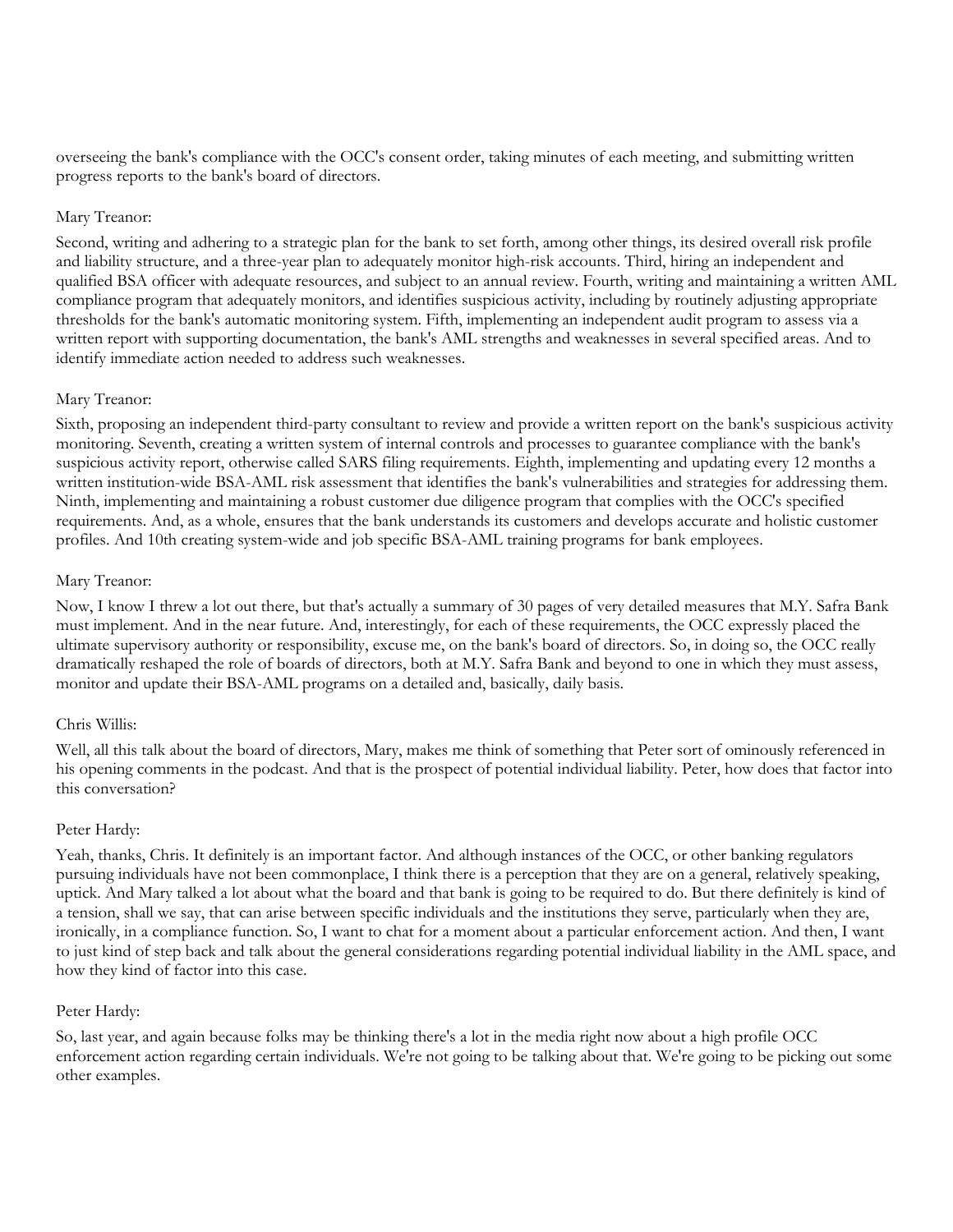#### Peter Hardy:

So, last year, the OCC issued a pretty extraordinary announcement regarding the decision of the former Bank General Counselor of Rabobank, which is based, I believe, in the Netherlands. In which he entered into a consent order with the OCC. So, in that consent order, he agreed to a couple things. He agreed to be barred from the banking industry, which is in these matters fairly standard, and then pay a \$50,000 fine. So, the consent order itself, again this is fairly standard, its language is relatively generic. You got to go to the notice of charges issued by the OCC that led up to the consent order. And that's the more interesting document, and it kind of walks you through what the allegations are.

#### Peter Hardy:

Now, I just want to step back for a moment and remind people that Rabobank, itself, also got into hot water. It actually ended up, and I think this is important, agreeing to a criminal penalty of \$360 million over its alleged AML violations. And there was a lot going on, I am not going to belabor the details of that. But the allegations in a very high-level was that there as a broad scheme across the bank, so not just one person, many people to permit, look the other way, if you will, according to the government. And then, conceal transactions that were involved in international drug trafficking.

#### Peter Hardy:

So, the backdrop of this is that there's a pretty serious case brought by the Department of Justice against the institution. So, then what happens to the individuals? Well, in the matter that we're talking about, which again involves the former general counsel, what the allegations are is that there was a new Chief Compliance Officer, and this is a tale that may sound familiar to folks across enforcement actions. A new Chief Compliance Officer came into the bank and, in her view, identified serious deficiencies in the AML program. Okay. She communicated those to bank management. Management disagreed. All right so, then the OCC began an examination of the bank and, shortly thereafter, and partly in response to these concerns raised by the Chief Compliance Officer, the bank contracted with another firm to provide, not surprisingly, an independent and written assessment of the bank's AML program. Okay so, far so good.

#### Peter Hardy:

Okay so, let's talk about this audit report that they performed. So, allegedly, the findings of the audit report corroborated the concerns of the Chief Compliance Officer that the AML program is deficient in several ways. Now later, and here's another familiar tale. The Chief Compliance Officer actually turned into a whistleblower and gave the audit firm's report to the OCC. And, at that point, the OCC responded by resuming its examination of the bank's AML compliance program. But, of course now, they were armed with the solder report that had been given to them by a putative whistleblower.

#### Peter Hardy:

So, long story short, according to the notice of charges, the bank responded to an OCC letter. And here we get into good communications regarding potential AML deficiency as follows. And bear in mind, folks, this is the government's version. So, the bank didn't disclose the existence of the audit report, or acknowledges its findings. And, of course, the OCC wasn't happy about that because, in the view of the OCC, the audit report corroborated its view of the bank's AML programs. And, instead, the bank's response, which was drafted in part by the former general counsel, disputed the OCC's preliminary conclusions.

#### Peter Hardy:

Now, there's other things going on in the notice of charges. And, again, this is all against the backdrop of this larger enforcement action against the bank itself. But I think that that's a pretty extraordinary theory for an OCC enforcement action. One can, certainly, understand their perspective that they were misled. But the heart of this notice of charge, which of course led to an industry bar and a substantial fine, really comes down to the fact that an internal audit report was not turned over, which is maybe the more demonstrable error here. And, of course, there was a difference of opinion in terms of whether or not it accurately portrayed problems in the bank's AML program.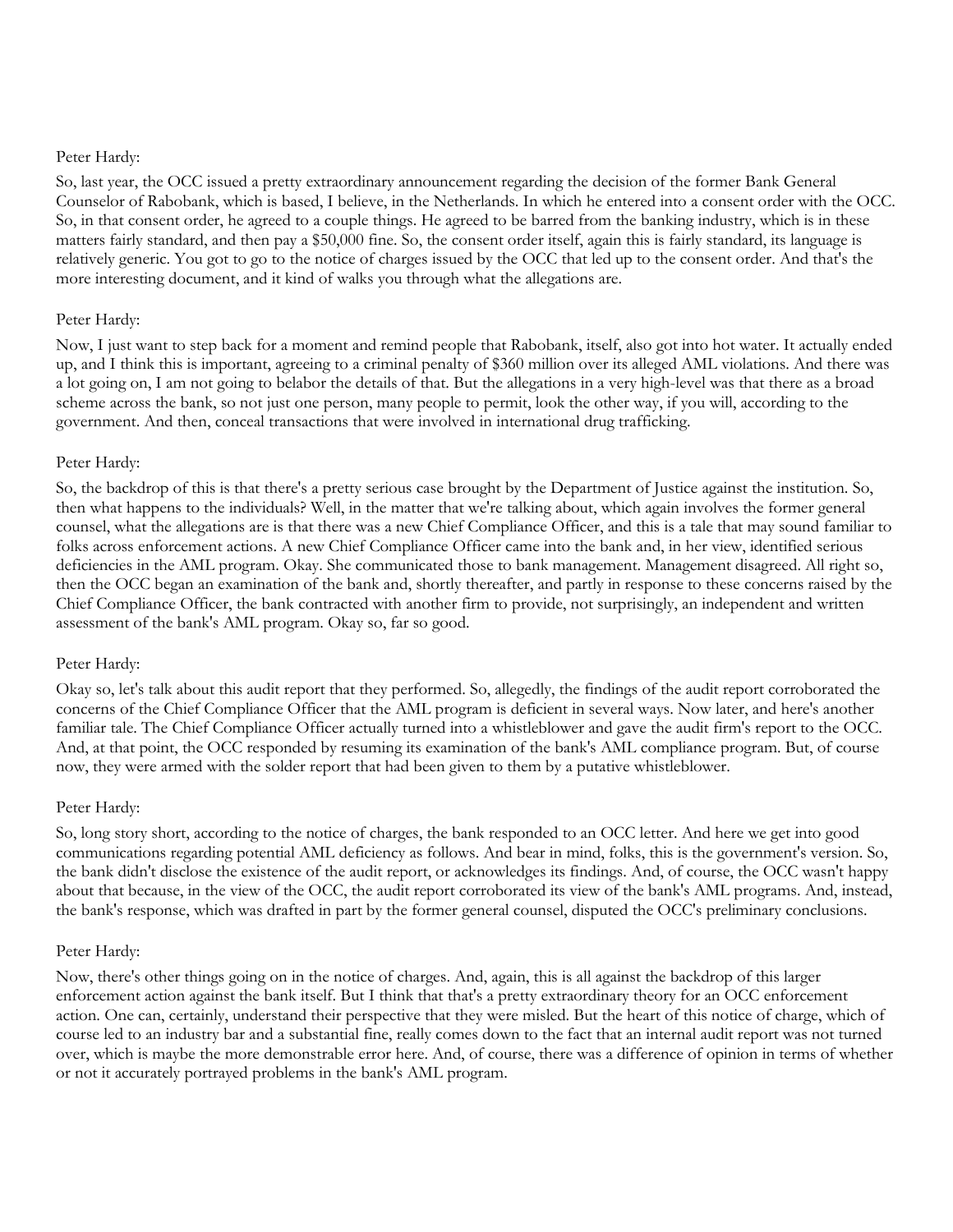#### Peter Hardy:

Now, another thing is this is the general counsel. Now, of course, banks and lawyers have to be honest with everyone, particularly their regulators. But I don't think it's totally uncommon for a general counsel to, basically, view their role as trying to protect their institution and maintain privilege. Now, this audit was not a privileged document, but it is a fairly unusual enforcement action. I'm not aware of anything that's precisely quite as focused on whether an audit report was or was not provided. And, obviously, it's a wake-up call to folks at financial institutions in terms of when they're dealing with the regulator. And it also gets into an issue that we're going to chat about just a little bit at the tail end of this, regarding what it means for consultants and auditors of financial institutions when they're looking at AML deficiencies.

## Peter Hardy:

The final thing I just want to note is that this was an unusual theory, but I think that what we can see in cases, and whether it be AML or anything else, when you have this tension between the individual compliance officers or lawyers and the institution as a whole. Now, here, the compliance officer actually turned into a whistleblower. The compliance officers, of course, are the tip of the spear of any institution testing for potential red flags. And here's the pickle they can get in. So, if you're deemed to be willfully ignorant of compliance failures, well, that can lead to liability.

#### Peter Hardy:

On the flip side is the pursuit and investigation of knowledge can then, just lead to plain, old-fashioned, straight up clear knowledge, which of course can also lead to liability. Concerns over this can lead to tensions with the institution. It can lead to the compliance officers creating, for example, overly defensive memos to file. Conversely, it can lead to boards inappropriately ignoring or underplaying the messages that are being sent by the compliance officers regarding problems at the institution. And the upshot is that you can just see how this is going to create a conflict within the institution. And it is ironic that in many of these actions, certainly not all, the individuals that are actually the target of the government's enforcement action are the compliance officers.

#### Chris Willis:

Thanks a lot, Peter. So Mary, turning to you, what are sort of the basic for individuals, who work in financial institutions about things to do to protect themselves? In other words, what are the factors that we should consider as making it more likely for an individual to be targeted in one of these enforcement actions? And how does that inform us about how we should behave when we work for a financial institution?

#### Mary Treanor:

So, there's certain factors that you frequently see in enforcement actions where the regulators pursue individuals rather than the entities themselves. These factors include instances where the AML program failures involve systemic repeated breakdowns, and where issues continue unabated for very long periods of time. Instances in which the AML failures inflict significant harm on customers. Instances where access was allowed for those engaging in criminal behavior. And also, where red flags were consistently ignored by the individuals.

#### Mary Treanor:

And then, in terms of steps to try to minimize potential liability I think one of the most important is ensuring that your AML program is properly tailored and implemented. And this needs to be reevaluated on a pretty frequent basis. Also, not getting in over your head as an individual. Particularly for compliance officers, it's a very challenging job, but they have to be up to the task, and they have to have adequate resources and staffing to effectively carry out their duties. Individuals have to ensure that there's effective employee training, so that employees really understand the money laundering risks. And in the M.Y. Safra Bank enforcement action, the OCC required really extensive training not only for employees, as a whole, to understand money laundering, in general, but for it to be tailored to their specific jobs.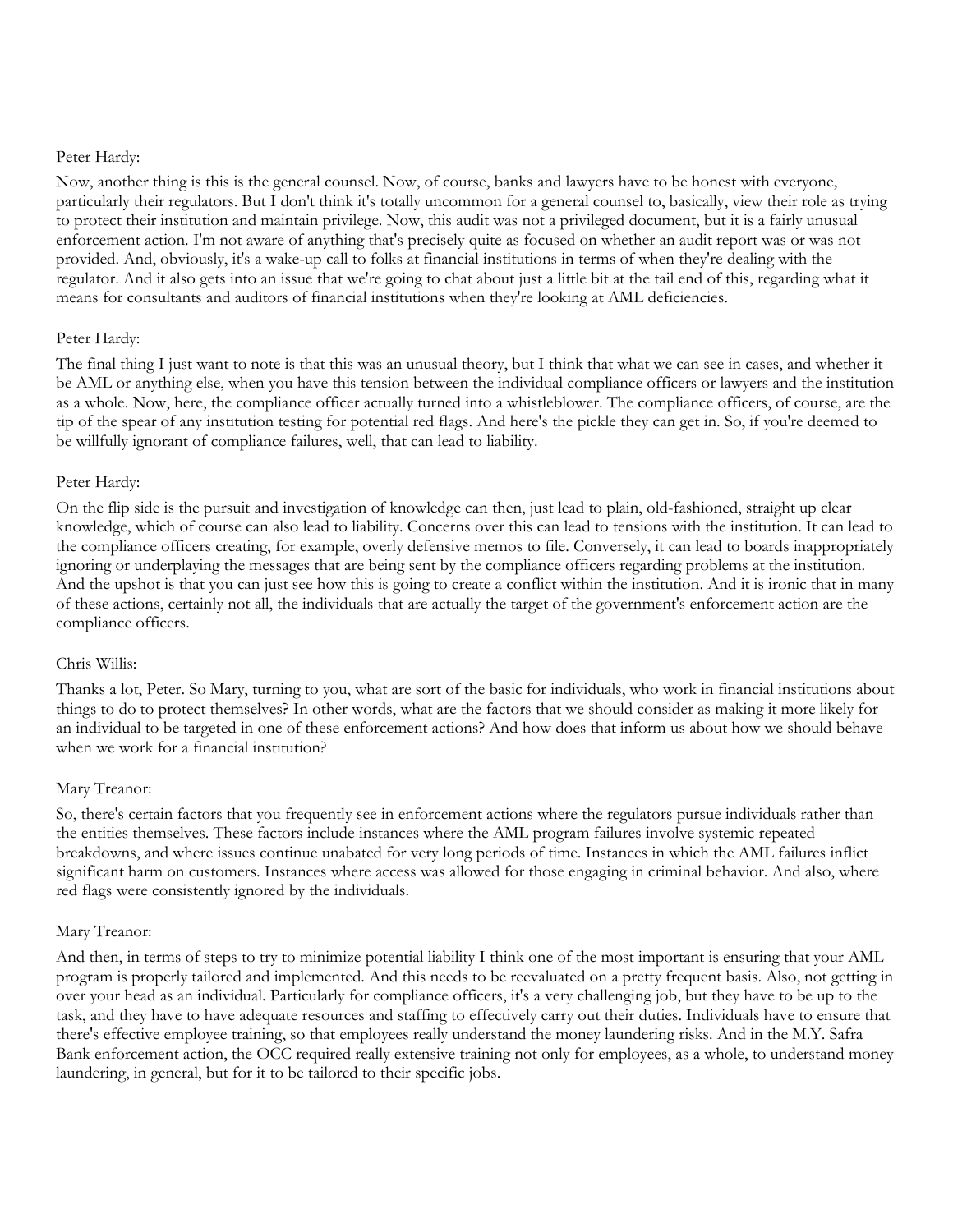#### Mary Treanor:

Another way to minimize individual liability is to raise internal awareness of the external regulatory environment, which kind of goes along with training. Maintaining communication with regulators on a regular basis. The example of Rabobank, where the individual did not disclose this audit report, is a prime example. In instances where red flags are identified, documenting them, escalating them, and notifying the proper chain of command. And, as you saw in the M.Y. Safra Bank enforcement action, boards of directors need to exercise actual oversight of management, and not just act as mere rubber stamps. So, I think the biggest takeaway of this is that individuals in these compliance roles, they must follow up on problems. They can't turn a blind eye to them. And they also can't repeat mistakes.

#### Chris Willis:

Thanks, Mary.

## Chris Willis:

Now, Peter, you teased a second ago another aspect of the Daniel Weiss consent order, and what it can tell us about the use of third-party compliance consultants in this area by financial institutions. What can we learn in that regard?

## Peter Hardy:

Yeah, thanks Chris. So, that is, as we've been chatting, an unusual aspect of this. And the theme of the notice of charges is that the OCC continually sought, from the bank, the audit firm's report. And that, instead, the former general counsel, according to the government, knowingly and willfully made false statements regarding the bank's possession of the report. And also, of course, made substantive assertions regarding the bank's compliance with the Bank Secrecy Act contrary to the contents of the report. And that's really the heart of the government's claim in this enforcement case.

## Peter Hardy:

So, certainly, one can understand the motivations of the government, assuming the allegations are true. It is still, nonetheless, a little unnerving that the government is going to focus its enforcement case on an alleged failure to turn over a third-party report who was hired, of course ironically, here's another irony, to enhance compliance. Remember, the bank hired this person to look, presumably in good faith, into the concerns that have been raised by the Chief Compliance Officer.

## Peter Hardy:

So, you can certainly envision scenarios where, if taken to extremes, kind of consequences for financial institutions, and the consultants and, for that matter, lawyers who are in their orbit. You can envision, again, this kind of a catch 22 situation with potentially perverse compliance consequences. Some institutions may be hesitant to hire an outside consultant. And, by the way just a footnote, you have to do independent auditing under the Bank Secrecy Act. That is a pillar that I mentioned of Anti-Money Laundering. So, I don't want to get confused on this point. I want to talk about, perhaps, additional compliance advisors. Or perhaps, I would say, a ferocity with which one engages a consultant to kind of dig into your systems.

## Peter Hardy:

So, you could see how many people at some businesses, now, might be a little hesitant to get into hiring consultants because, frankly, they don't want to hear bad news, and they don't want to generate for the government a roadmap for potential future enforcement action. Nonetheless, you have an inconvenient report, it's in the file. And then it's, of course, going to be subject to request by regulators and the perspective of the OCC is that anything having to do with AML BSA is theirs. And there's no such thing as legal privilege.

## Peter Hardy:

And just to comment and just in case somebody might say, "Well that's only a problem for financial institutions who don't want to confront their real problems." That may be, of course, in certain instances. But I also have to note, and I don't want to